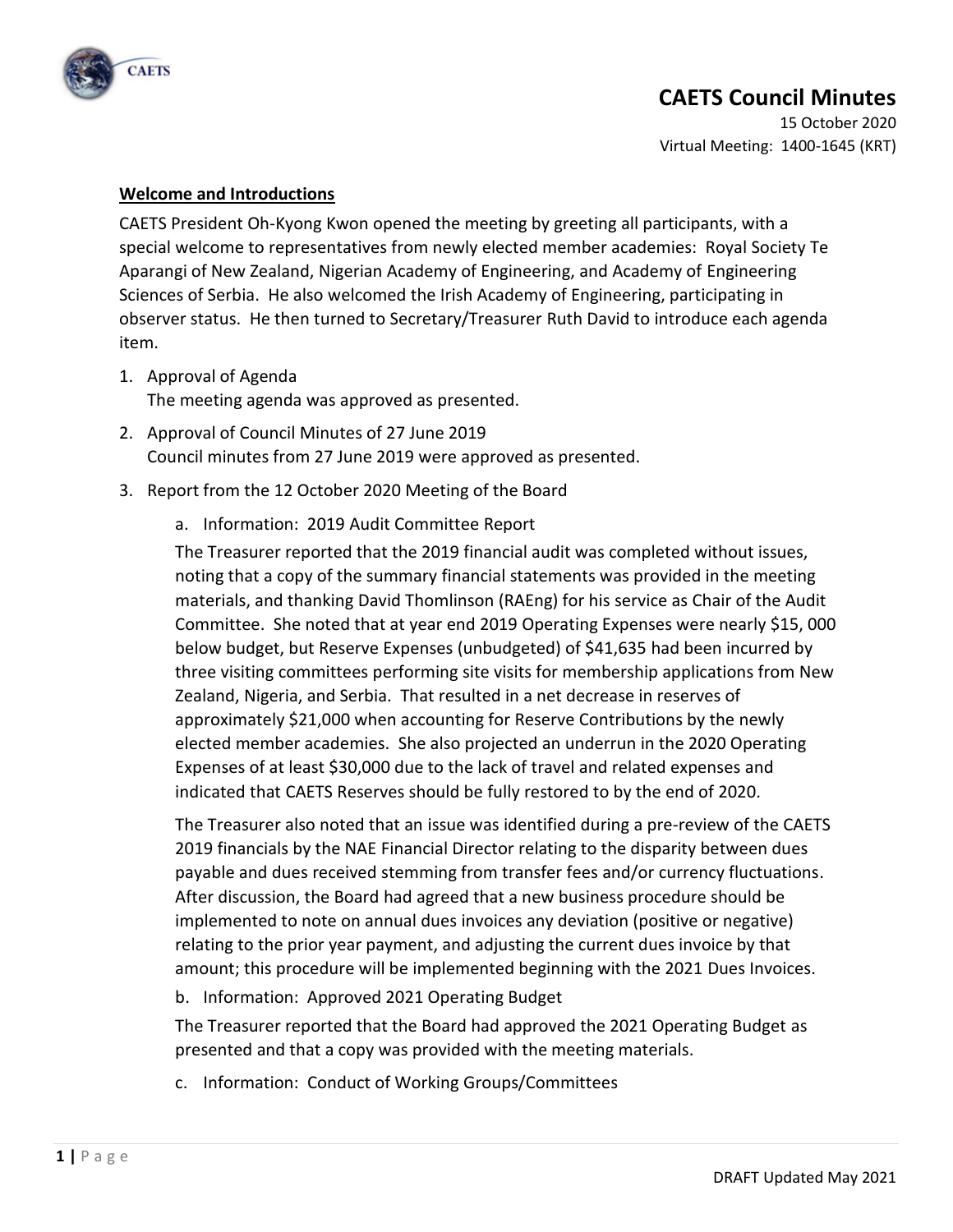

The Secretary reported that the Board briefly discussed how CAETS decides when to establish new working groups/committees and also how their activities might more effectively be supported. The Board agreed that the details should be worked in conjunction with the next steps of CAETS strategy development and implementation.

- 4. Administrative Items
	- a. Approval of 2021 Rotation Schedule

The Secretary noted that the CAETS rotation schedule was provided in the meeting materials and that annual meeting hosts for 2023 (Croatia) and 2024 (Finland) had been confirmed. She also reported one change in the 2020 Rotation Schedule: Denmark asked to defer their nomination of a Board member and Switzerland agreed to submit a nominee in their place. In accordance with the 2021 Rotation Schedule presented, nominations include: Croatia (President-Elect), and Norway, South Africa, Denmark, and New Zealand (Board Members). The Rotation Schedule was approved as presented.

b. Approval of 2021 Dues Schedule

The Secretary noted that the 2021 Dues Schedule was provided in the meeting materials and that dues payable amounts remained unchanged. The Dues Schedule was approved as presented.

- c. Information: Future CAETS Meeting Schedule
	- i. 2021: Buenos Aires, Argentina September 20-23
	- ii. 2022: Paris, France March 21-25

The Secretary noted that the future CAETS meeting schedule was as shown on the agenda; additional information will be provided during upcoming agenda items.

5. Election of Board Members for 2021-2022

The Secretary introduced the slate of candidates for Board positions beginning in 2021, noting that a change had been made in the acatech nominee, but that the updated biography was provided in the meeting materials. The Board approved the election of the Board Members shown below.

 President-Elect: Pascal Viginier, France (NATF) Board Member: Ulrich Wagner, Germany (acatech) Board Member: Elisabeth Monard, Belgium (BACAS) Board Member: Rita Hofmann-Sievert, Switzerland (SATW) Board Member: Nasim Khan, Pakistan (PAE)

6. Information**:** CAETS Strategic Plan Next Steps

CAETS Past-President Tuula Teeri (IVA) provided an update to the Council regarding the status of the strategic planning effort. She introduced a proposed revision of the CAETS Bylaws – Article 1. Objectives: addition of an objective specifically relating to CAETS *promotion of diversity, inclusion, and ethics in the global engineering profession* as well as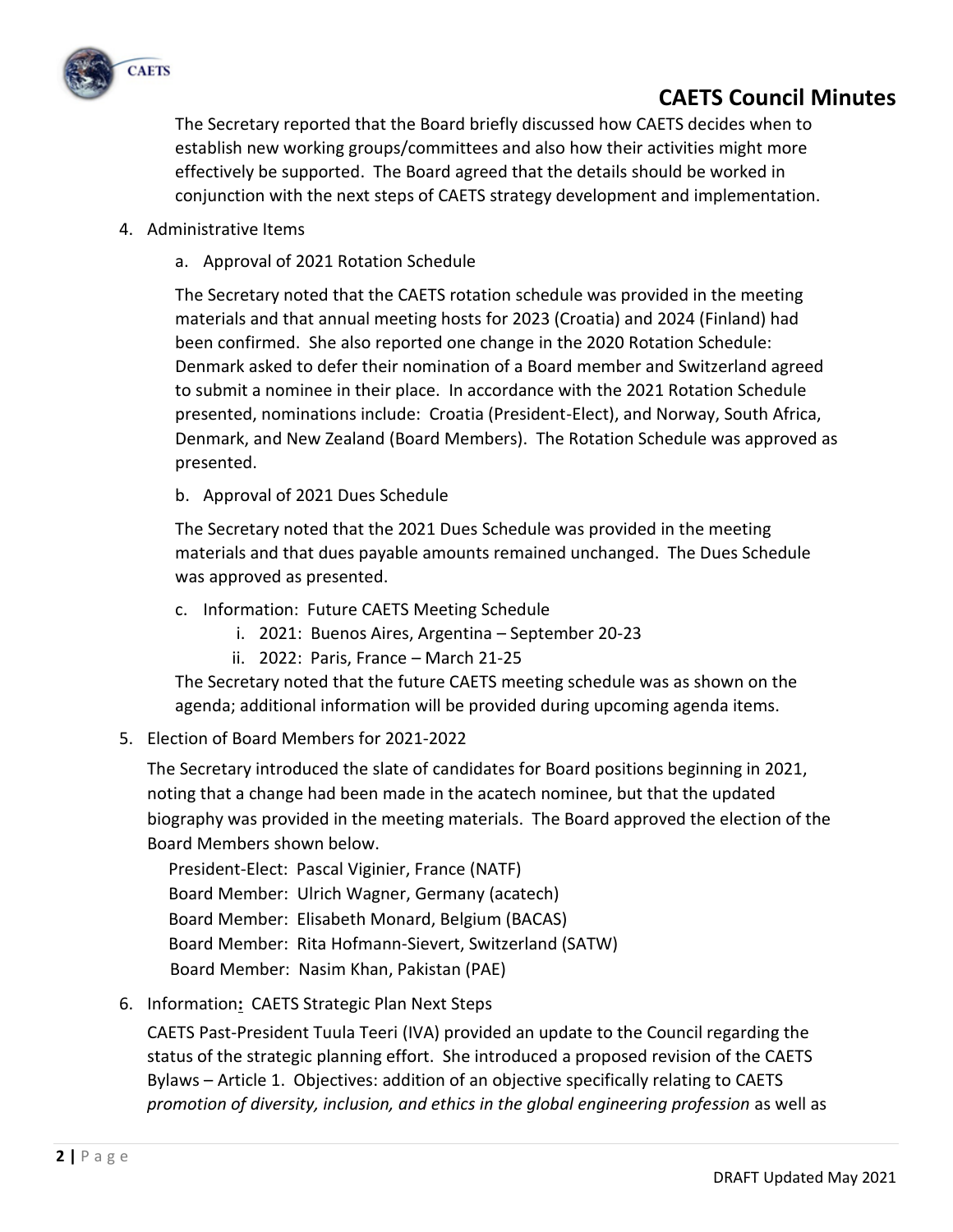

other minor revisions. She also introduced two options for structuring CAETS to more effectively achieve its objectives via the activities of its committees/working groups. She reported the following next steps: Refine specific proposals and gain approval of current Board Members by 31 December; socialize with and gain approval of incoming Board Members by 28 February 2021; socialize with entire Council through 31 May 2021; final language for any proposed Bylaws changes provided to Council 90 days in advance of 2021 Annual Meeting to support Council decision-making.

### 7. Information: CAETS 2021 Status Update

CAETS President-Elect Manuel Solanet (ANI) provided a brief overview of the CAETS 2021 program, which will be held in Buenos Aires, Argentina from 20-23 September. The event venue will be the Sheraton Hotel; the technical conference theme is *Engineering a better world: The Future of Energy*. He noted that ANI would begin inviting speakers and panelists by December 2020, would issue a call for papers on 1 April 2021, and that registration would open on 1 July 2021. He also shared a video introducing Argentina to CAETS members.

8. Information: CAETS 2022 Status Update

Bruno Revellin-Falcoz (NATF) gave opening remarks regarding CAETS 2022, which will be held in Paris, France from 21-25 March 2022, and then introduced Gerard Creuzet, NATF President of CAETS 2022 Organization Committee, to provide additional details. The event venue will be the Palais des Congres at Versailles; the theme for the technical conference is *Engineering a better world: Technological Breakthrough for Health*.

9. Committee Report: Energy

Chinho Park (NAEK), Chair of the CAETS Energy Committee, summarized the activities of the committee, indicating that a report titled "Solutions for High-Level Penetration of Intermittent Renewable Energy" is in final draft, with a target publication date of December 2020. The report will: 1) Compare each country's status quo in the energy mix; 2) Showcase new technologies that offset intermittency; and 3) Offer policies that control the energy market to reduce intermittency. The committee is also considering an external communications strategy targeting key international bodies. Yves Bamberger, NATF, was designated as the new Chair of the Energy Committee.

10. Committee Report: Communicating with the Public

Hugh Bradlow (ATSE), Chair of the CAETS Communications Committee presented a proposal for a CAETS Communications Prize developed in alignment with committee objectives: 1) Improve communications of technology policy to government and the public; 2) Inspire young people with the importance of engineering and technological sciences; and 3) Improve understanding of the important benefits of technology among the general public. The prize is designed to inspire students with engineering success stories and to show the general public how engineering changes their lives for the better. This proposal was endorsed by the CAETS Board, which recommended approval by the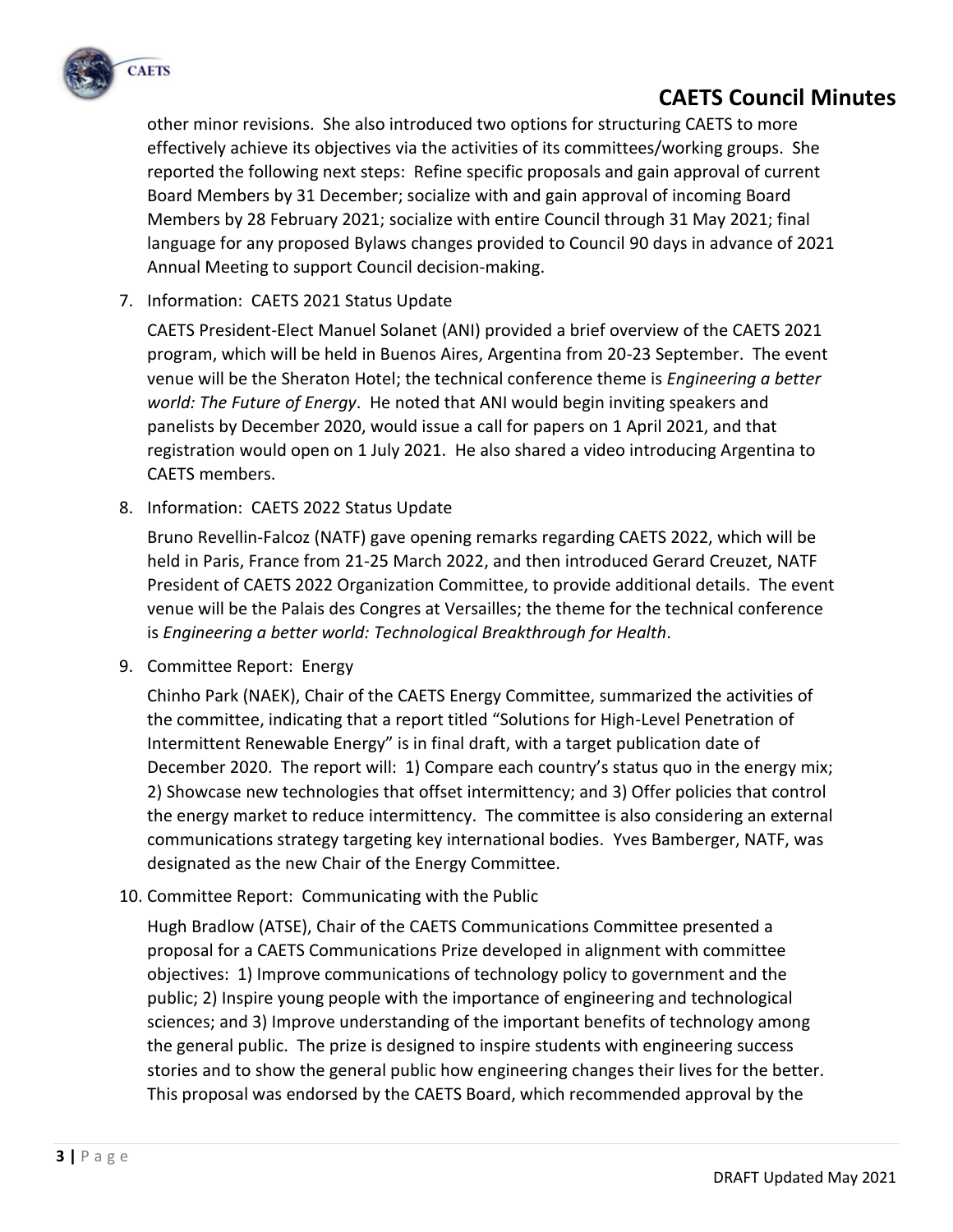

Council. The Council voted to implement the proposal, with the first prizes to be awarded during the CAETS annual meetings in Buenos Aires in September 2021.

11. Working Group Report: Diversity and Inclusion

David Thomlinson (RAEng), Chair of the CAETS Diversity & Inclusion Working Group, delineated the purpose of the group, which is to share best practice among Academies in embedding diversity and inclusion into their Fellowships and activities, and to think of the role CAETS can play in disseminating best practice among Academies. He briefly summarized key messages identified during the group's initial meeting on 8 October 2020, as well as next steps, which include three future meetings to share more in-depth learning on D&I in Fellows, D&I in programs, and building inclusive cultures.

12. Working Group Report: Sustainable Development Goals

David Thomlinson (RAEng), Chair of the CAETS SDG Working Group, delineated the purpose of that group, which is to build the capacity of academies to take more leadership roles in sustainability policies by sharing knowledge and best practice on how the engineering profession is influencing, driving and leading progress towards sustainability targets at a national level. He reported that during its initial meeting on 29 September the discussion focused on academies' engagement in national sustainability plans, and looked for examples of good engineering leadership. Key learnings were captured and next steps were identified, including an intent to host three additional zoom meetings (quarterly), with an initial focus on national sustainability policies, particularly decarbonization.

13. Working Group Report: Engineering Education

Jesse Zhu (CAE, Canada), Chair of the CAETS Engineering Education Working Group, discussed a (virtual) Global Engineering Education Conference that the Canadian Academy of Engineering is proposing to host in the February-March 2021 timeframe. During the working group meeting on 7 October, CAETS sister academies were invited to co-organize the meeting; member response was positive. As a result, he offered CAETS an opportunity to become a recognized co-sponsor for the conference. He indicated that the working group would meet again on 21 October to begin development of the conference program. After discussion, the Council decided to defer a decision regarding CAETS co-sponsorship of the conference; a final decision will be subject to Board review and approval of the conference program.

14. Committee Report: COVID-19

Youn Hee Choi (NAEK), Chair of the CAETS COVID-19 Special Committee, summarized the outcomes from the committee's initial discussion on 12 October 2020. The purpose of the committee is to determine what role engineering professionals can play in overcoming the difficult situation of COVID-19. During its initial meeting the committee identified as its main agenda "Lessons Learned from COVID-19 and Future Directions for Engineering Innovation." The committee drafted a proposed CAETS statement focusing on three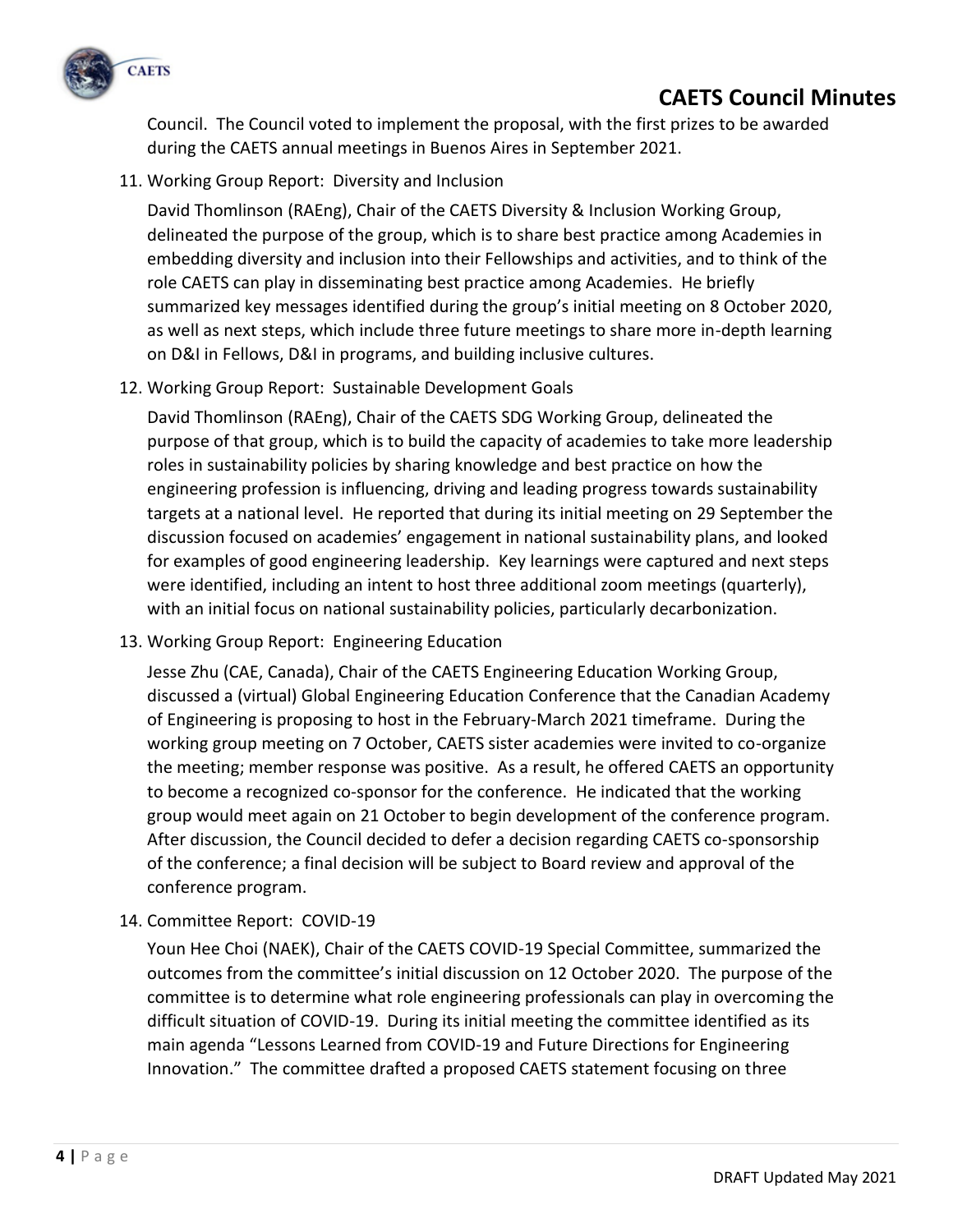

measures that were shared with the Council. The proposed statement will be further refined prior to distribution to the Council members for their review.

The Council Meeting entered into Executive Session with CAETS member academies only.

15. Membership Application – The Irish Academy of Engineering (IAE)

The Secretary reported that the IAE submitted an application for membership in March of 2020 and that the full application was posted on the CAETS website, with a brief summary included in Council meeting materials. She also noted that due to ongoing travel restrictions the EXCOM decided a virtual meeting would be scheduled in lieu of a site visit; the agenda and a summary of that meeting was also provided in Council materials. Tuula Teeri, CAETS Past-President, led the CAETS delegation, which included Panu Nykanen (CoFA) and Ruth David (Secretary/Treasurer) during the virtual visit. Tuula summarized the outcomes from the discussion, strongly recommending election of IAE into CAETS—a recommendation endorsed by all members of the CAETS delegation.

The Irish Academy of Engineering was elected into CAETS with an affirmative vote by all members present and voting.

The Secretary reported that the EXCOM recommended initial annual dues for IAE of \$1030, which is consistent with recent past practice. The Council voted in agreement, setting IAE's annual dues at \$1030.

16. New Business

The Secretary invited members to introduce new business items. Sanak Mishra (INAE) observed that it was important to establish a consistent lexicon for describing CAETS activities, noting the current use of committees, working groups, and discussion groups without meaningful distinction. This issue will be addressed during the strategic planning process. There being no further new business, the agenda was turned back to President Kwon.

17. Recognition of CAETS Service

President recognized and thanked the following individuals for their service to CAETS: Tuula Teeri, Officer (2018-2020), CAETS President 2019, Sweden Hugh Bradlow, Board (2019-2020), Australia Xiaohong LI, Board (2019-2020), China Panu Nykanen, Board (2019-2020), Finland Sanak Mishra, Board (2019-2020), India

### 18. President Kwon adjourned the meeting at 1655 (KRT).